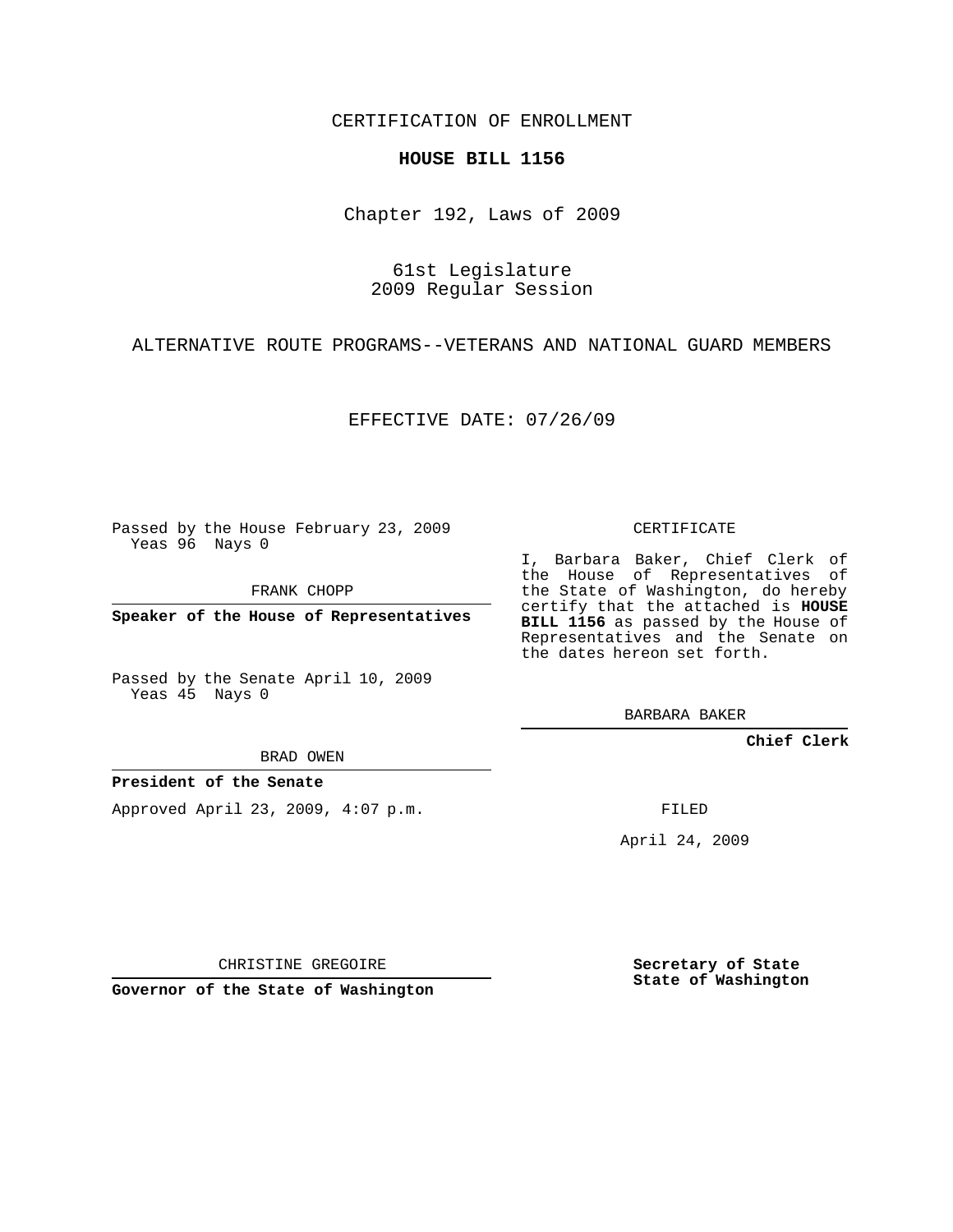## **HOUSE BILL 1156** \_\_\_\_\_\_\_\_\_\_\_\_\_\_\_\_\_\_\_\_\_\_\_\_\_\_\_\_\_\_\_\_\_\_\_\_\_\_\_\_\_\_\_\_\_

\_\_\_\_\_\_\_\_\_\_\_\_\_\_\_\_\_\_\_\_\_\_\_\_\_\_\_\_\_\_\_\_\_\_\_\_\_\_\_\_\_\_\_\_\_

Passed Legislature - 2009 Regular Session

## **State of Washington 61st Legislature 2009 Regular Session**

**By** Representatives Anderson, Sullivan, Priest, Haigh, Quall, Dammeier, McCune, Wallace, Kelley, and Herrera

Read first time 01/14/09. Referred to Committee on Education.

 AN ACT Relating to creating a preference in the alternative route certification program for veterans and national guard members; amending RCW 28A.660.040 and 28A.660.050; and adding a new section to chapter 28A.660 RCW.

BE IT ENACTED BY THE LEGISLATURE OF THE STATE OF WASHINGTON:

 **Sec. 1.** RCW 28A.660.040 and 2006 c 263 s 817 are each amended to read as follows:

 Partnership grants funded under this chapter shall operate one to four specific route programs. Successful completion of the program shall make a candidate eligible for residency teacher certification. For route one and two candidates, the mentor of the teacher candidate at the school and the supervisor of the teacher candidate from the higher education teacher preparation program must both agree that the teacher candidate has successfully completed the program. For route three and four candidates, the mentor of the teacher candidate shall make the determination that the candidate has successfully completed the program.

 (1) Partnership grant programs seeking funds to operate route one programs shall enroll currently employed classified instructional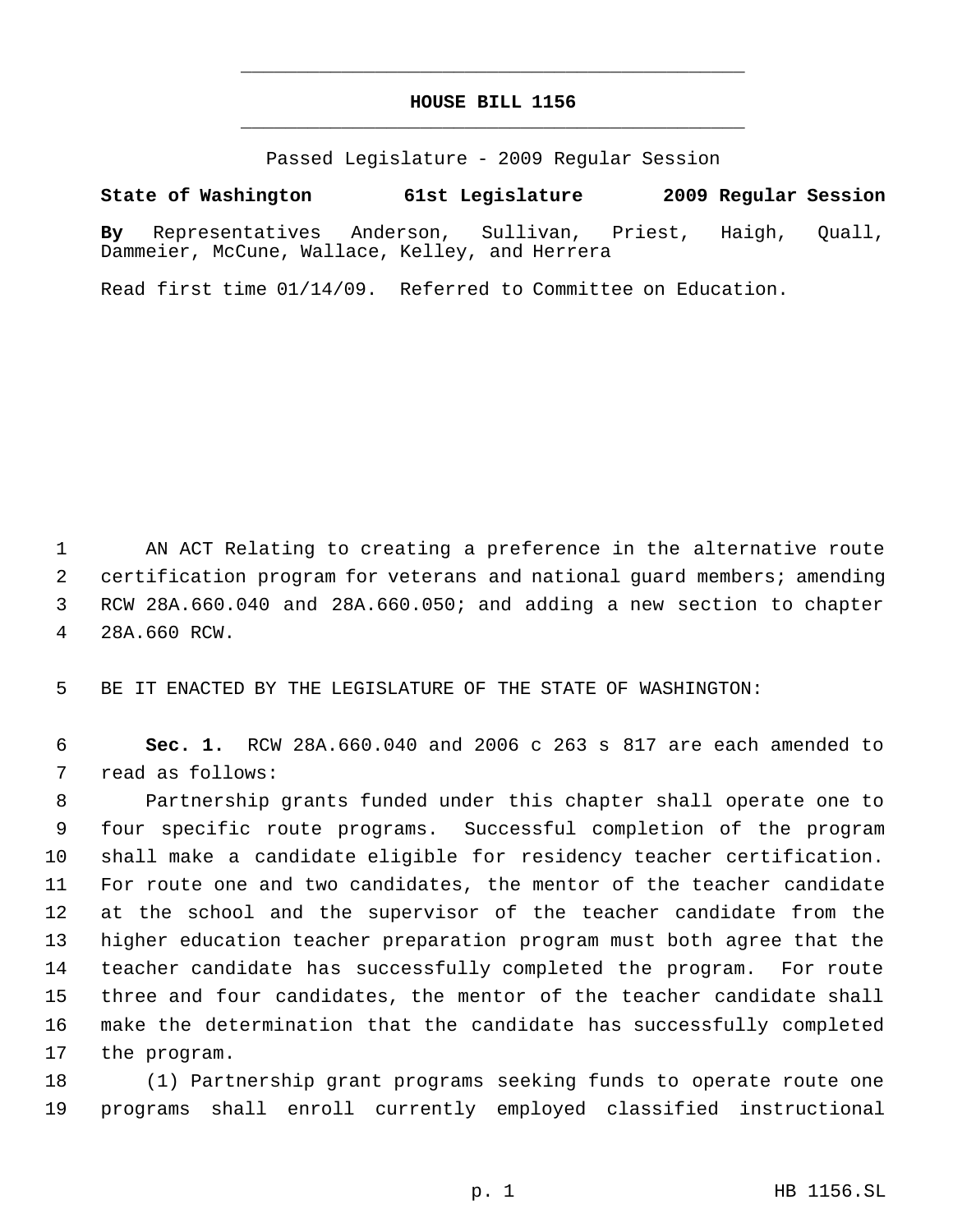employees with transferable associate degrees seeking residency teacher certification with endorsements in special education, bilingual education, or English as a second language. It is anticipated that candidates enrolled in this route will complete both their baccalaureate degree and requirements for residency certification in two years or less, including a mentored internship to be completed in the final year. In addition, partnership programs shall uphold entry requirements for candidates that include:

 (a) District or building validation of qualifications, including three years of successful student interaction and leadership as a classified instructional employee;

 (b) Successful passage of the statewide basic skills exam, when available; and

 (c) Meeting the age, good moral character, and personal fitness requirements adopted by rule for teachers.

 (2) Partnership grant programs seeking funds to operate route two programs shall enroll currently employed classified staff with baccalaureate degrees seeking residency teacher certification in subject matter shortage areas and areas with shortages due to geographic location. Candidates enrolled in this route must complete a mentored internship complemented by flexibly scheduled training and coursework offered at a local site, such as a school or educational service district, or online or via video-conference over the K-20 network, in collaboration with the partnership program's higher education partner. In addition, partnership grant programs shall uphold entry requirements for candidates that include:

 (a) District or building validation of qualifications, including three years of successful student interaction and leadership as classified staff;

 (b) A baccalaureate degree from a regionally accredited institution of higher education. The individual's college or university grade point average may be considered as a selection factor;

 (c) Successful completion of the content test, once the state content test is available;

 (d) Meeting the age, good moral character, and personal fitness requirements adopted by rule for teachers; and

 (e) Successful passage of the statewide basic skills exam, when available.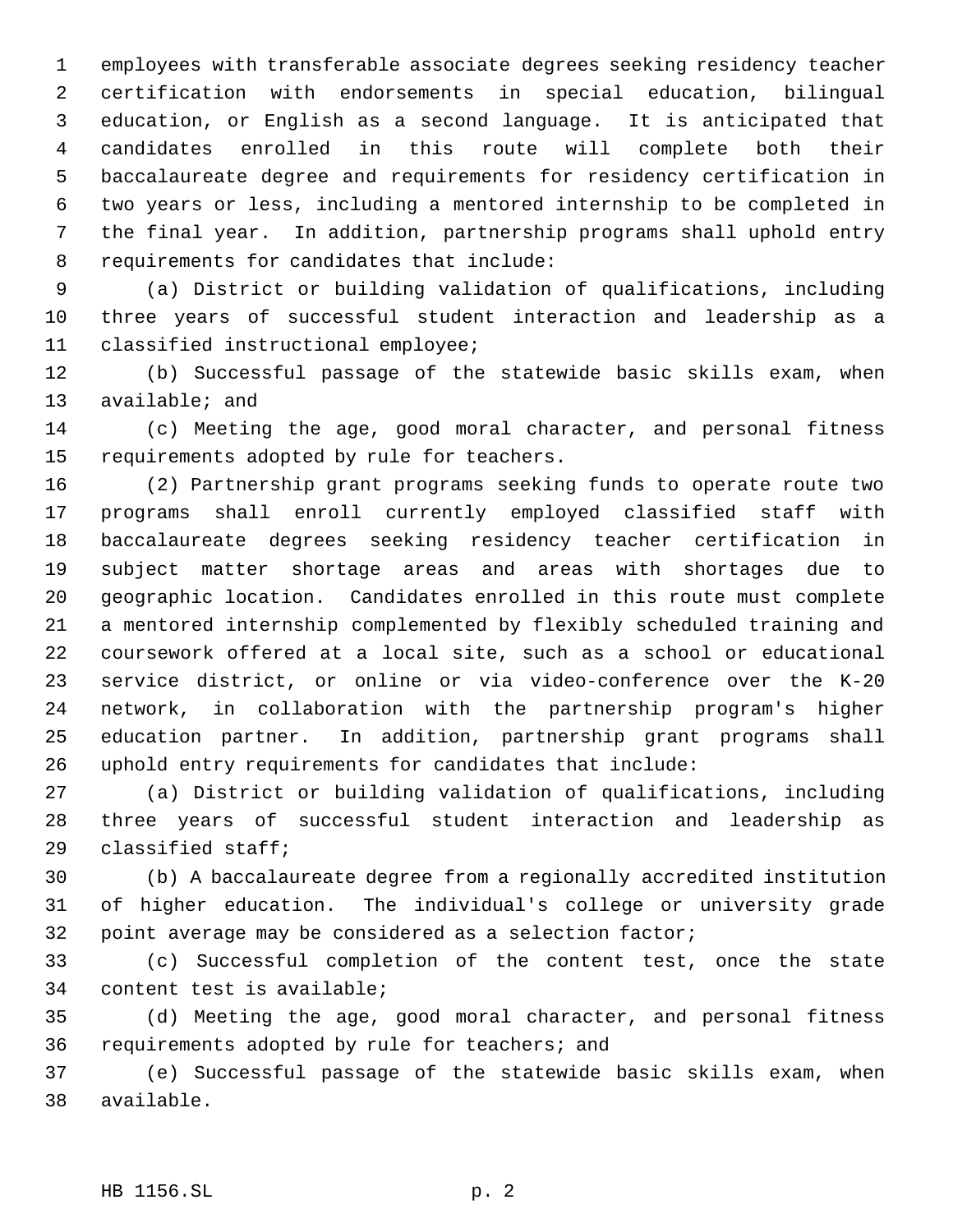(3) Partnership grant programs seeking funds to operate route three programs shall enroll individuals with baccalaureate degrees, who are not employed in the district at the time of application. When selecting candidates for certification through route three, districts shall give priority to individuals who are seeking residency teacher certification in subject matter shortage areas or shortages due to geographic locations. For route three only, the districts may include additional candidates in nonshortage subject areas if the candidates are seeking endorsements with a secondary grade level designation as defined by rule by the professional educator standards board. The districts shall disclose to candidates in nonshortage subject areas available information on the demand in those subject areas. Cohorts of candidates for this route shall attend an intensive summer teaching academy, followed by a full year employed by a district in a mentored internship, followed, if necessary, by a second summer teaching academy. In addition, partnership programs shall uphold entry requirements for candidates that include:

(a) Five years' experience in the workforce;

 (b) A baccalaureate degree from a regionally accredited institution of higher education. The individual's grade point average may be considered as a selection factor;

 (c) Successful completion of the content test, once the state content test is available;

 (d) External validation of qualifications, including demonstrated successful experience with students or children, such as reference letters and letters of support from previous employers;

 (e) Meeting the age, good moral character, and personal fitness requirements adopted by rule for teachers; and

 (f) Successful passage of statewide basic skills exams, when available.

 (4) Partnership grant programs seeking funds to operate route four programs shall enroll individuals with baccalaureate degrees, who are employed in the district at the time of application, or who hold conditional teaching certificates or emergency substitute certificates. Cohorts of candidates for this route shall attend an intensive summer teaching academy, followed by a full year employed by a district in a mentored internship. In addition, partnership programs shall uphold entry requirements for candidates that include: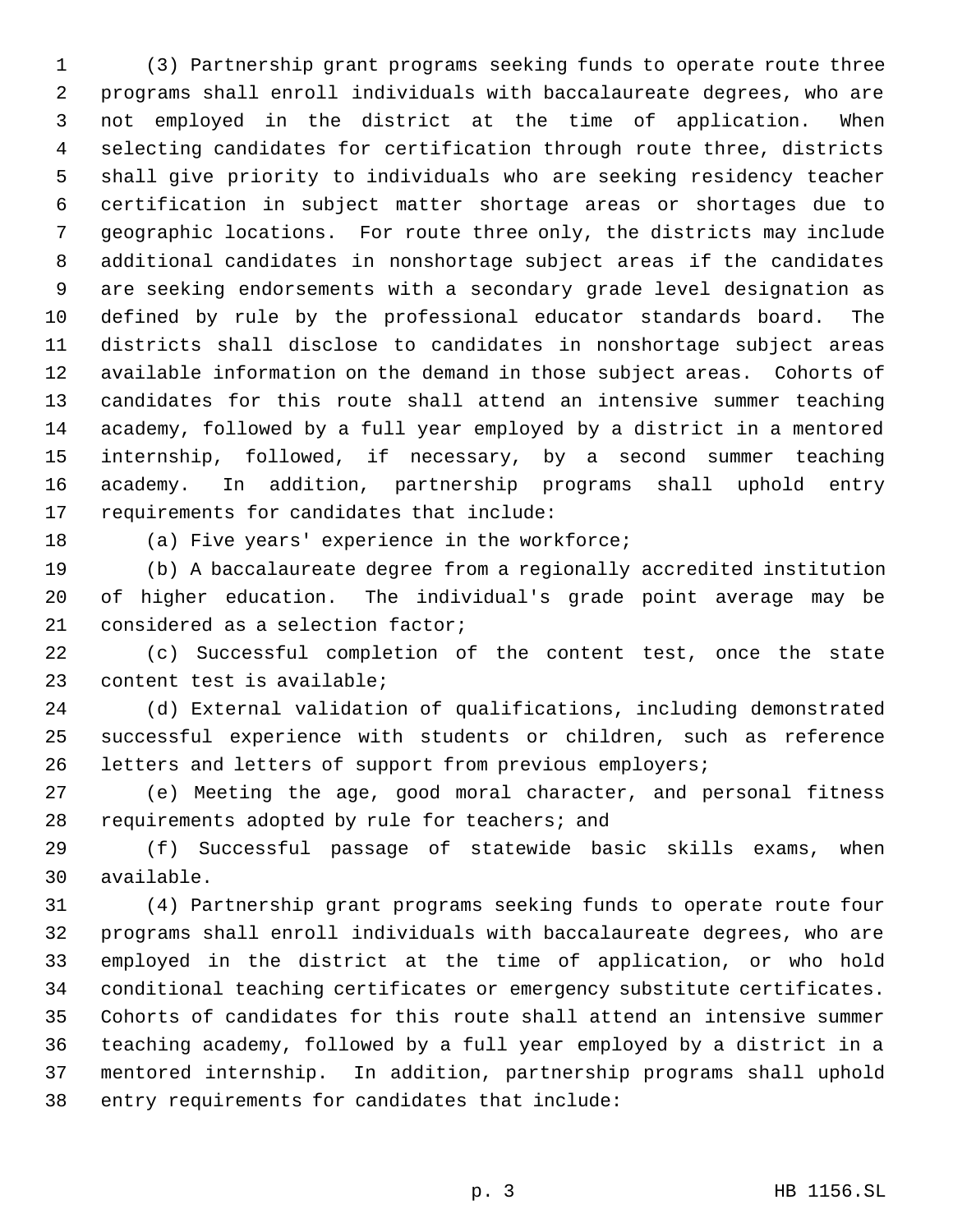- 
- (a) Five years' experience in the workforce;

 (b) A baccalaureate degree from a regionally accredited institution of higher education. The individual's grade point average may be considered as a selection factor;

 (c) Successful completion of the content test, once the state content test is available;

 (d) External validation of qualifications, including demonstrated successful experience with students or children, such as reference 9 letters and letters of support from previous employers;

 (e) Meeting the age, good moral character, and personal fitness requirements adopted by rule for teachers; and

 (f) Successful passage of statewide basic skills exams, when available.

 (5) Applicants for alternative route programs who are eligible 15 veterans or national guard members and who meet the entry requirements 16 for the alternative route program for which application is made shall 17 be given preference in admission.

 **Sec. 2.** RCW 28A.660.050 and 2007 c 396 s 8 are each amended to read as follows:

 The conditional scholarship programs in this chapter are created under the following guidelines:

 (1) The programs shall be administered by the higher education coordinating board. In administering the programs, the higher education coordinating board has the following powers and duties:

 (a) To adopt necessary rules and develop guidelines to administer the programs;

 (b) To collect and manage repayments from participants who do not meet their service obligations; and

 (c) To accept grants and donations from public and private sources for the programs.

 (2) Requirements for participation in the conditional scholarship programs are as provided in this subsection (2).

 (a) The alternative route conditional scholarship program is limited to interns of the partnership grant programs under RCW 28A.660.040. In order to receive conditional scholarship awards, recipients shall: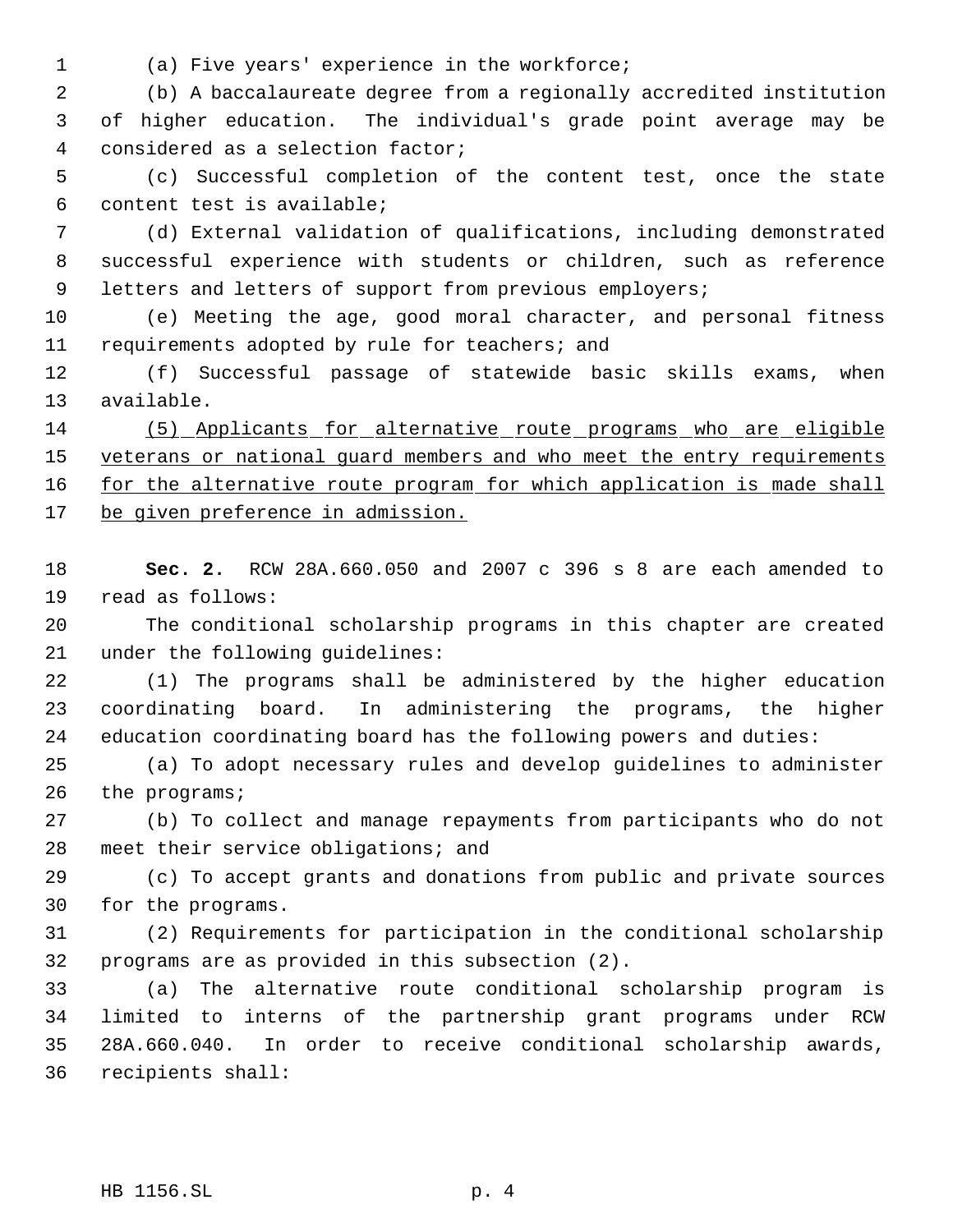(i) Be accepted and maintain enrollment in alternative certification routes through the partnership grant program;

 (ii) Continue to make satisfactory progress toward completion of the alternative route certification program and receipt of a residency teaching certificate; and

 (iii) Receive no more than the annual amount of the scholarship, not to exceed eight thousand dollars, for the cost of tuition, fees, and educational expenses, including books, supplies, and transportation for the alternative route certification program in which the recipient is enrolled. The board may adjust the annual award by the average rate of resident undergraduate tuition and fee increases at the state universities as defined in RCW 28B.10.016.

 (b) The pipeline for paraeducators conditional scholarship program is limited to qualified paraeducators as provided by RCW 28A.660.042. In order to receive conditional scholarship awards, recipients shall:

 (i) Be accepted and maintain enrollment at a community and technical college for no more than two years and attain an associate of arts degree;

 (ii) Continue to make satisfactory progress toward completion of an associate of arts degree. This progress requirement is a condition for eligibility into a route one program of the alternative routes to teacher certification program for a mathematics, special education, or 23 English as a second language endorsement; and

 (iii) Receive no more than the annual amount of the scholarship, not to exceed four thousand dollars, for the cost of tuition, fees, and educational expenses, including books, supplies, and transportation for the alternative route certification program in which the recipient is enrolled. The board may adjust the annual award by the average rate of tuition and fee increases at the state community and technical colleges.

 (c) The retooling to teach mathematics and science conditional scholarship program is limited to current K-12 teachers and individuals having an elementary education certificate but who are not employed in positions requiring an elementary education certificate as provided by RCW 28A.660.045. In order to receive conditional scholarship awards:

 (i) Individuals currently employed as teachers shall pursue a middle level mathematics or science, or secondary mathematics or science endorsement; or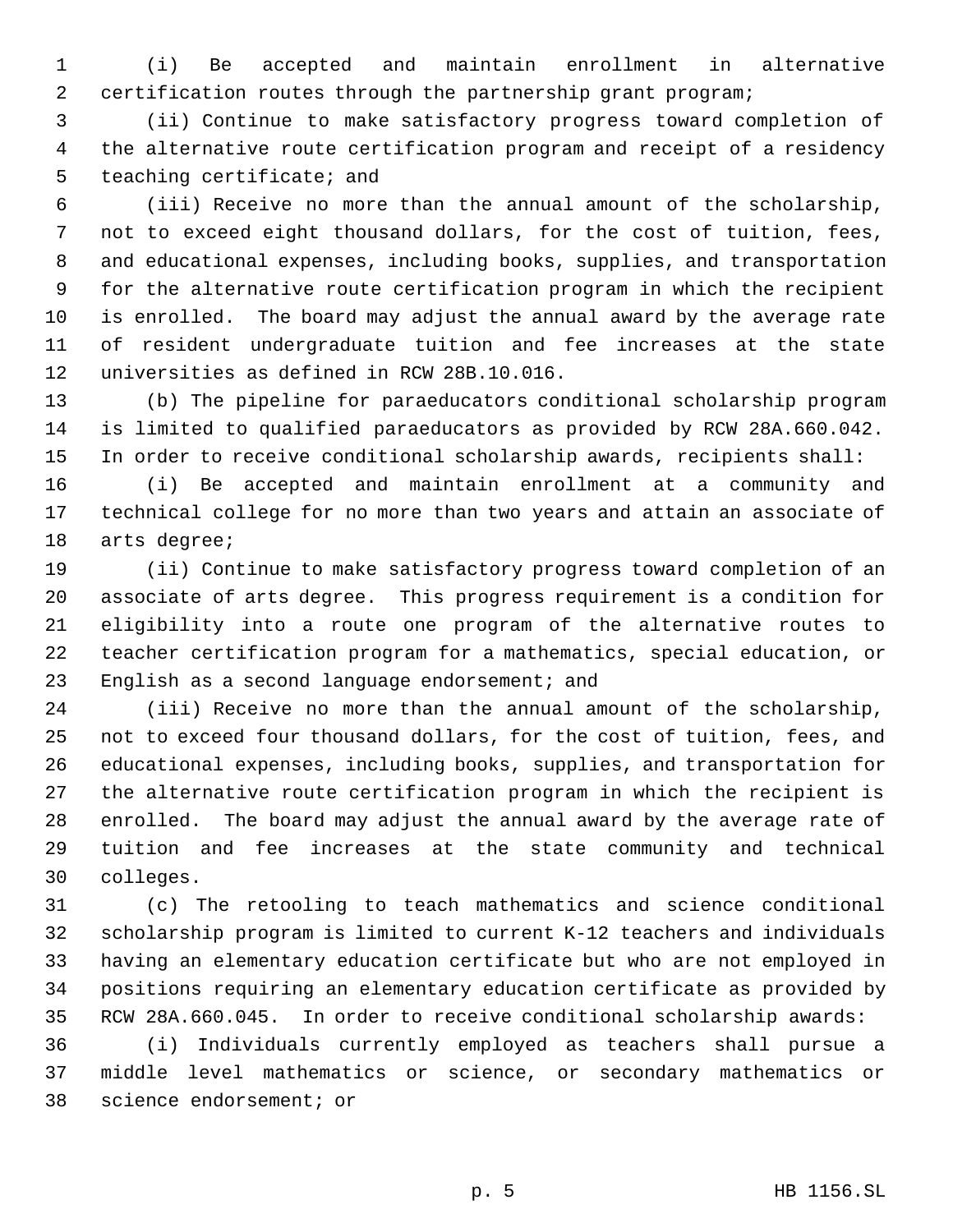(ii) Individuals who are certificated with an elementary education endorsement, but not employed in positions requiring an elementary education certificate, shall pursue an endorsement in middle level mathematics or science, or both; and

 (iii) Individuals shall use one of the pathways to endorsement processes to receive a mathematics or science endorsement, or both, which shall include passing a mathematics or science endorsement test, or both tests, plus observation and completing applicable coursework to 9 attain the proper endorsement; and

 (iv) Individuals shall receive no more than the annual amount of the scholarship, not to exceed three thousand dollars, for the cost of tuition, test fees, and educational expenses, including books, supplies, and transportation for the endorsement pathway being pursued. (3) The Washington professional educator standards board shall 15 select individuals to receive conditional scholarships. In selecting 16 recipients, preference shall be given to eligible veterans or national 17 guard members.

 (4) For the purpose of this chapter, a conditional scholarship is a loan that is forgiven in whole or in part in exchange for service as a certificated teacher employed in a Washington state K-12 public school. The state shall forgive one year of loan obligation for every two years a recipient teaches in a public school. Recipients who fail to continue a course of study leading to residency teacher certification or cease to teach in a public school in the state of Washington in their endorsement area are required to repay the remaining loan principal with interest.

 (5) Recipients who fail to fulfill the required teaching obligation are required to repay the remaining loan principal with interest and any other applicable fees. The higher education coordinating board shall adopt rules to define the terms for repayment, including applicable interest rates, fees, and deferments.

 (6) The higher education coordinating board may deposit all appropriations, collections, and any other funds received for the program in this chapter in the future teachers conditional scholarship account authorized in RCW 28B.102.080.

 NEW SECTION. **Sec. 3.** A new section is added to chapter 28A.660 RCW to read as follows:

## HB 1156.SL p. 6